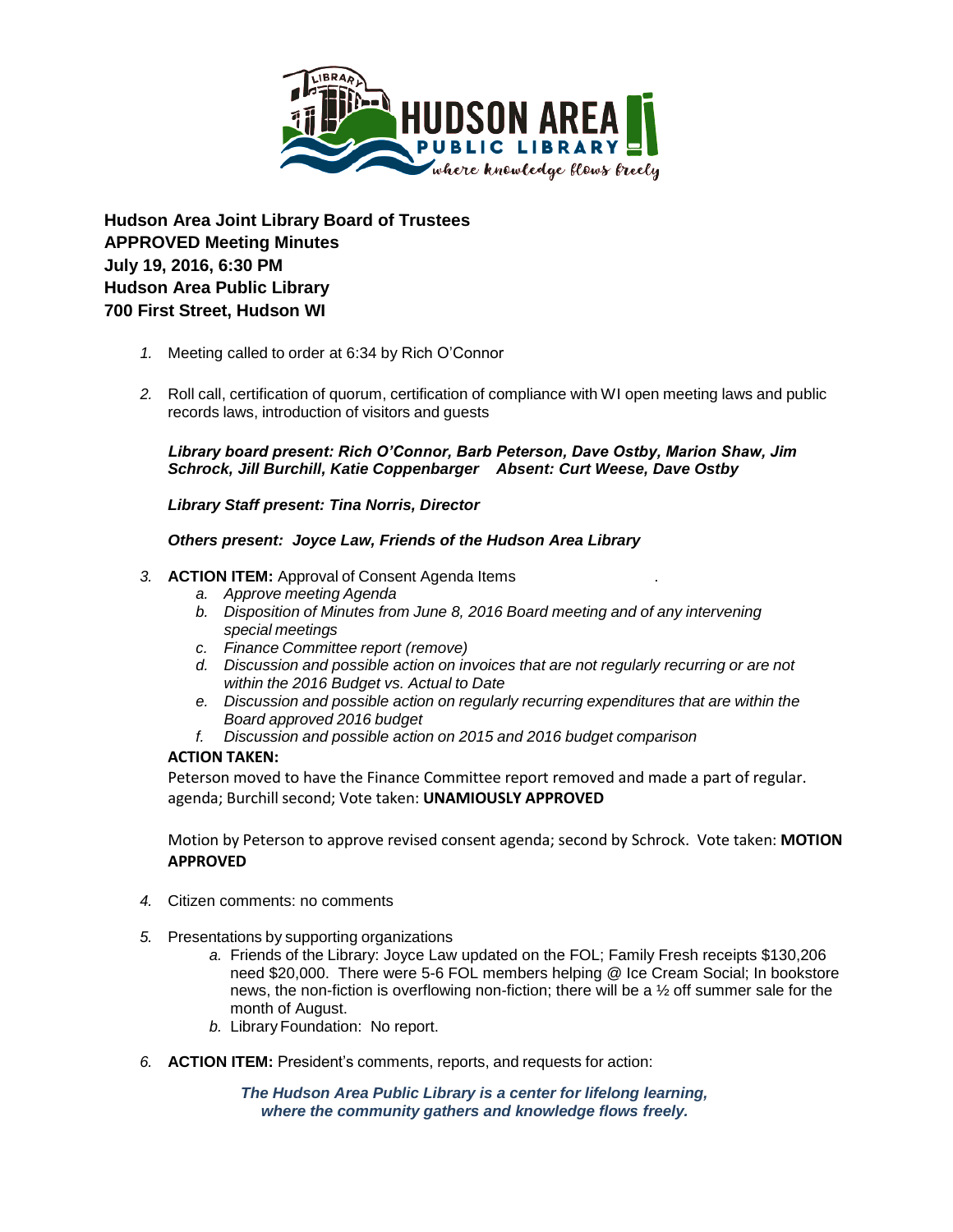

- *a.* Municipalities presentations update, discussion, and possible action. No funding increases by municipalities expected. Brief discussion on budget assumptions.
- *b.* County Board update, discussion and possible action. County Administrative committee has recommended funding the Hudson Area Joint Library at 70% and all other libraries in the county at 100%.

# **ACTION TAKEN: No action required.**

- *7.* **ACTION ITEM:** Director's Report, Statistics, and requests for action
	- *a.* Presentation of report
	- *b.* Presentation of statistics
	- *c.* Strategic Plan update
		- i. Communications and Marketing Plan (Presentation postponed)

## **ACTION TAKEN: No action required**

- *8.* **ACTION ITEM:** Personnel and Policy Committee Report **ACTION TAKEN:**
	- *a.* Recommendation and request for action regarding new, revised, and /or reviewed policies.
	- *b.* Collection Development Policy: Recommend approval; Peterson moves to recommend; second by Coppenbarger. No discussion; **UNANIMOUS APPROVAL**
	- *c.* Library Card and Circulation Policy: Peterson moves to approve as revised; second by Shaw; No discussion; **UNANIMOUS APPROVAL**
	- *d.* Patron Responsibility and Conduct Policy: Motion by Peterson to approve as revised; second by Burchill**. UNANIMOUS APPROVAL**
- *9.* Other business: hold off until the full board is available
	- *a.* Board Orientation Part II (Postponed until September meeting)
- *10.* Finance committee report
	- *a.* Burchill reported that the Finance Committee has begun reviewing budget recommendations and will present their recommendation at the August meeting.
	- *b.* Burchill noted that the Finance Committee would like the Personnel & Policy Committee to review 2017 salary recommendations.
- *11.* Board comments and items for future agendas
- *12.* **ACTION ITEM:** Adjournment

**ACTION TAKEN:** Motion to adjourn by Shaw; second Burchill. Vote taken: **UNANIMOUS APPROVAL**

Respectfully Submitted,

Tina L. Norris

Tina L. Norris

*The Hudson Area Public Library is a center for lifelong learning, where the community gathers and knowledge flows freely.*